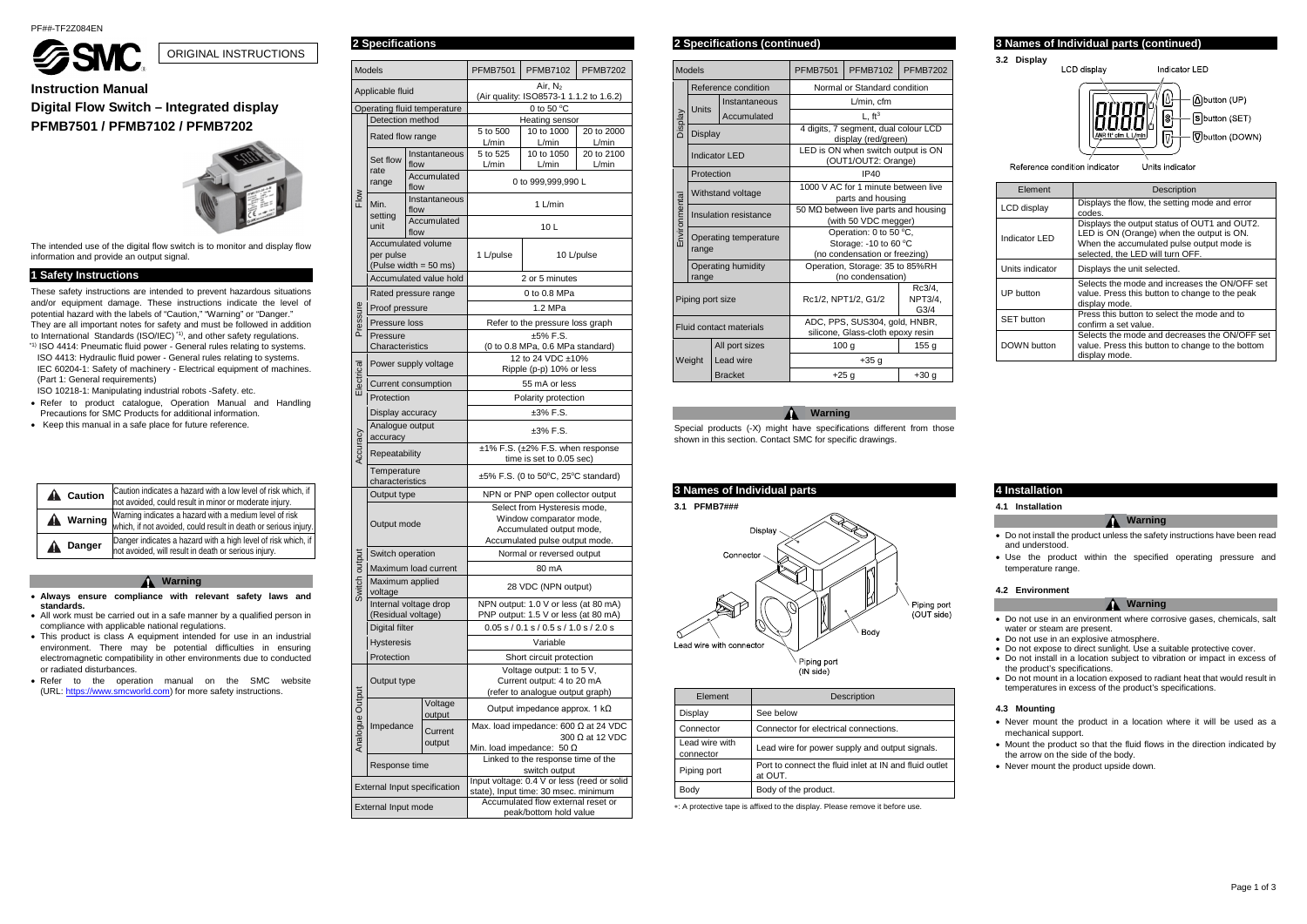#### PF##-TF2Z084EN

- Mount the bracket to the product using the mounting screws (4 pcs.).
- Fasten the bracket mounting screws to a torque of 0.5 to 0.7 N•m.
- Self tapping screws are used and should not be re-used several times.



### **4 Installation (continued)**

#### **Bracket mounting**

• Mount the product with bracket using M4 screws (4 pcs.) or equivalent. The screws should be prepared by the user.



#### **Direct mounting**

- For direct mounting use self-tapping screws (nominal size 3.0 x 4 pcs.).
- The screws should be prepared by the user.
- Tightening torque for the fixing screws is 0.5 to 0.7 N•m,
- Self tapping screws are used and should not be re-used several times.



Refer to the operation manual on the SMC website (URL: [https://www.smcworld.com\)](https://www.smcworld.com/) for mounting hole details and outline dimensions.

#### **4 Installation (continued)**

#### **4.4 Piping**

#### **Caution**

- Before connecting piping make sure to clean up chips, cutting oil, dust etc.
- When installing piping or fittings, ensure sealant material does not enter inside the port.
- The piping on the IN side must have a straight section of piping length of 8 cm minimum.

If a straight section of piping is not installed, the accuracy will vary by approximately  $\pm 2\%$  F.S. Refer to the straight inlet piping length and accuracy graph in the operation manual.

- Avoid sudden changes to the piping size on the IN side of the product.
- Do not release the OUT side piping port of the product directly to the atmosphere without connecting piping. The accuracy may vary.



- Use the correct tightening torque for piping. (Refer to the table below for the required torque values).
- If the tightening torque is exceeded, the product can be damaged. If the tightening torque is insufficient, the fittings may become loose.
- Use a suitable spanner for the appropriate torque. Do not use a spanner 40 cm or longer.
- Ensure there is no leakage after piping.
- When mounting the fitting, a spanner should be used on the metal part (attachment) of the fitting only.

Holding other parts of the product with a spanner may damage the product. Specifically, make sure that the spanner does not damage the connector.



| Nominal thread size | Required torque | Width across flats |
|---------------------|-----------------|--------------------|
| Rc1/2, NPT1/2       | 28 to 30 Nom    | $30 \text{ mm}$    |
| Rc3/4, NPT3/4       | 28 to 30 Nom    | $35 \text{ mm}$    |

In this mode, only the set values can be input, in just 3 steps. Use this mode if the product is to be used straight away, after changing only the set values.

#### **4.5 Piping with One-touch fitting**

• For the one-touch fitting, use tubing with a tube inside diameter of 9 mm minimum.

Accuracy can vary approximately ±2% F.S. if such tubing is not used.

### **4 Installation (continued)**

### **4.6 Wiring**

#### **Caution**

- **Do not perform wiring while the power is on.**
- **Confirm proper insulation of wiring.**
- **Do not route wires and cables together with power or high voltage cables.**

- Press the DOWN button once to decrease by one digit or press and hold to continuously decrease.
- 3. Press the SET button to finish the setting.
- For models with switch outputs for both OUT1 and OUT2, [P\_2] or [n\_2] will be displayed too. Set as above.
- For setting hysteresis, repeat the settings referring to [F 1] Setting of OUT1 and [F 2] Setting of OUT2.
- Note that the set value and hysteresis are limited by each other.
- For detailed settings, set each function in function selection mode.

The product can malfunction due to interference of noise and surge voltage from power and high voltage cables. Route the wires of the product separately from power or high voltage cables.

- **Keep wiring as short as possible to prevent interference from electromagnetic noise and surge voltage.**  Do not use a cable longer than 20 m.
- **Ensure that the FG terminal is connected to ground when using a commercially available switch-mode power supply.**

#### **Connecting / Disconnecting**

- When mounting the connector, insert it straight into the socket, holding the lever and connector body, and push the connector until the lever hooks into the housing, and locks.
- When removing the connector, press down the lever to release the hook from the housing and pull the connector straight out.

#### **Connector pin numbers (lead wire)**



| No. | Name             | Wire colour  | Function                         |
|-----|------------------|--------------|----------------------------------|
|     | $DC(+)$          | <b>Brown</b> | 12 to 24 VDC                     |
| 2   | OUT <sub>2</sub> | White        | Analogue output / External input |
| 3   | OUT <sub>1</sub> | Blue         | Switch output                    |
| 4   | $DC(-)$          | <b>Black</b> | 0 V                              |

### **5 Outline of Settings [Measurement mode]**

#### **Power is supplied**

 $\ddot{\phantom{a}}$ 

- The outputs will continue to operate during setting.
- If a button operation is not performed for 30 seconds during the setting, the display will flash. (This is to prevent the setting from remaining incomplete if, for instance, an operator were to leave during setting).
- The 3-step setting mode and function selection mode are reflected on each other.

### **6 Flow Setting**

#### **6.1 Switch operation**

When the flow exceeds the set value [P\_1], the switch will be turned ON. When the flow falls below the set value by the amount of hysteresis [H\_1] or more, the switch will be turned OFF.

If the operation shown below is acceptable, keep this setting.



### **7 3-step Setting mode**

- 1. Press the SET button once in measurement mode.
- [P\_1] or [n\_1] and [the current set value] are displayed in turn.



- 2. Press the UP or DOWN button to change the set value. The UP button is to increase and the DOWN button is to decrease.
- Press the UP button once to increase by one digit or press and hold to continuously increase.



The output will not operate for 3 seconds after supplying power. The identification code of the product is displayed.

### $\bullet$